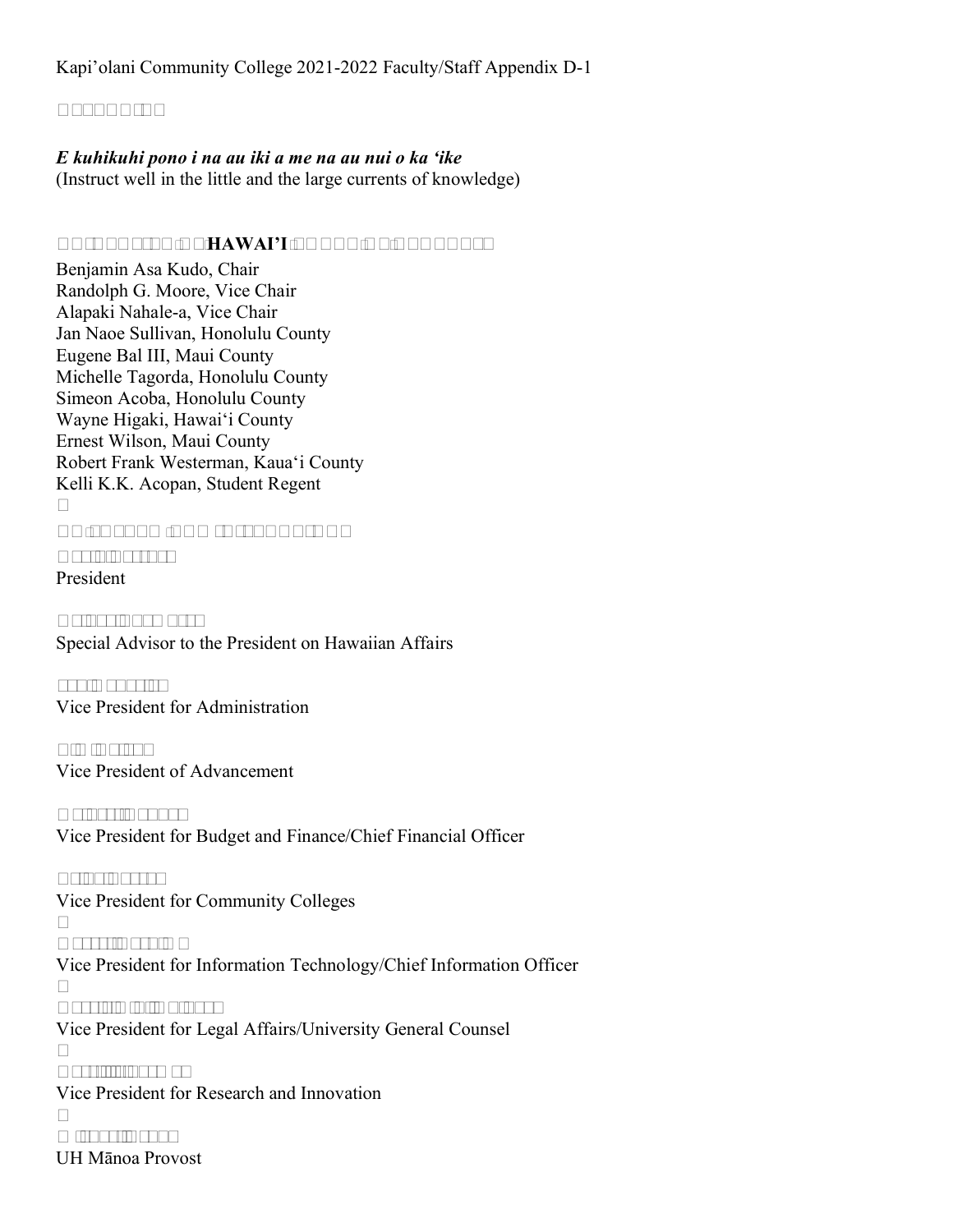**Bonnie D. Irwin**  UH Hilo Chancellor

**Maenette Benham**  UH West O'ahu Chancellor

#### **UH COMMUNITY COLLEGES ADMINISTRATION**

**Erika Lacro** Vice President for Community Colleges

**Michael Unebasami** Associate Vice President for Administrative Affairs

**Tammi Oyadomari-Chun** Associate Vice President for Academic Affairs

# **COUNCIL OF CHANCELLORS**

**David Lassner**  President, UH System

**Bonnie D. Irwin** Chancellor, UH Hilo

**Lui Hokoana** Chancellor, UH Maui College

**Maenette Benham** Chancellor, UH West O'ahu

**Rachel Solemsaas** Chancellor, Hawai'i Community College

**Karen Lee**  Interim Chancellor, Honolulu Community College

**Louise Pagotto** Chancellor, Kapi'olani Community College

**Joseph Daisy**  Chancellor, Kaua'i Community College

**Carlos Peñaloza**  Chancellor, Leeward Community College

**Ardis Eschenberg**  Chancellor, Windward Community College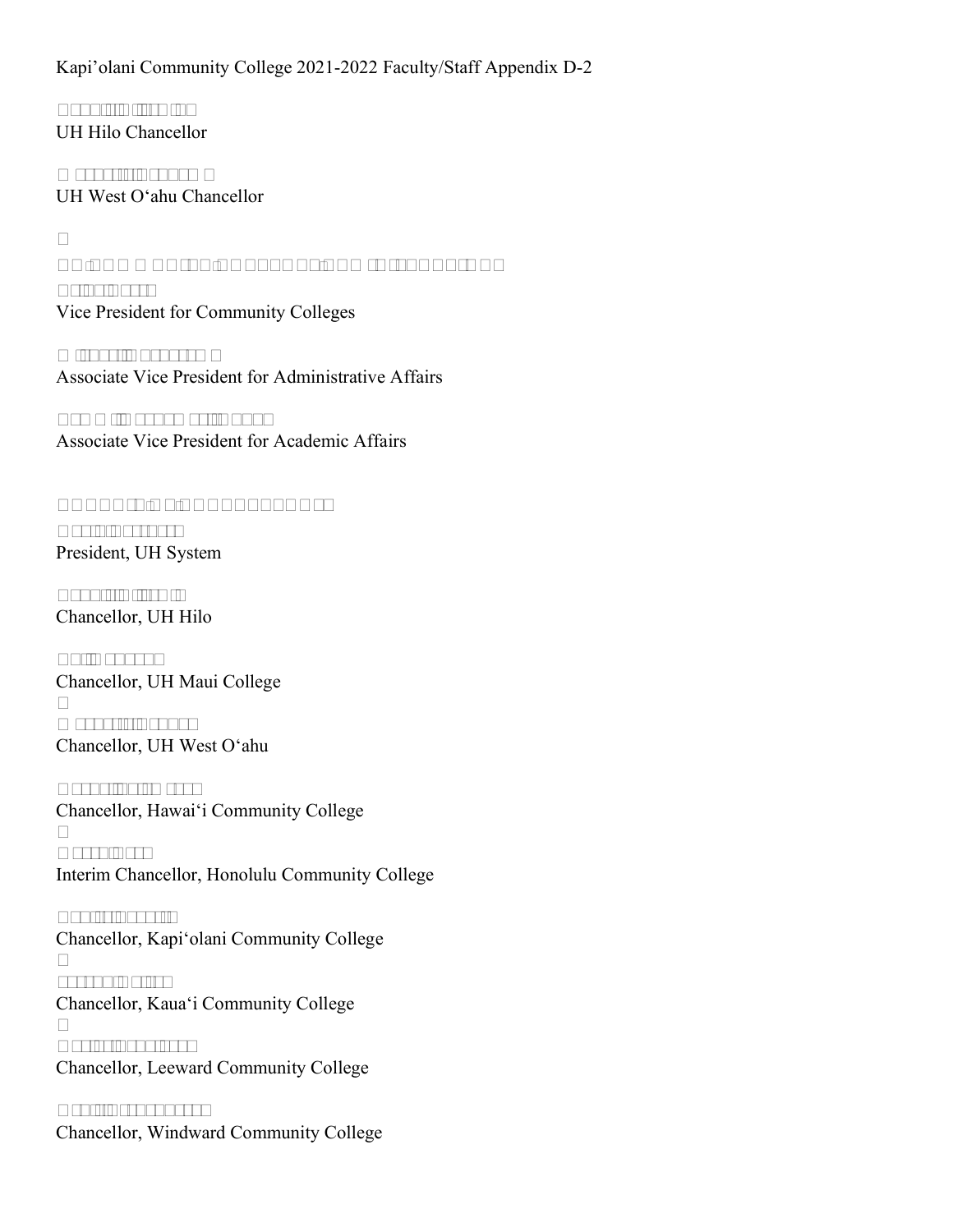# **KAPI'OLANI COMMUNITY COLLEGE ADMINISTRATION**

**Louise Pagotto** Chancellor

**Brian Furuto** Vice Chancellor for Administrative Services

**Thomas No'eau Keopuhiwa** Vice Chancellor for Student Affairs

**Maria Bautista**  Interim Vice Chancellor for Academic Affairs

**David Napoleon**  Dean of Arts and Sciences

**Lisa Radak**  Dean of Health Academic Programs

**John Richards**  Dean of Business Legal, Technology, Culinary, and Hospitality

**Carol Hoshiko** Assistant Dean of College and Community Relations

**Joanne Whitaker**  Executive Assistant to the Chancellor

## **FACULTY**

**Abara, Florentino**  M.Ed. 1998, University of Hawai'i at Mānoa

**Acoba, Francisco** MA 1998, University of Hawai'i at Mānoa

**Aganon, Lisa** MSN 2000, University of Hawai'i at Mānoa

**Aiu, KaUa'Alohi** MSN 2007, Hawai'i Pacific University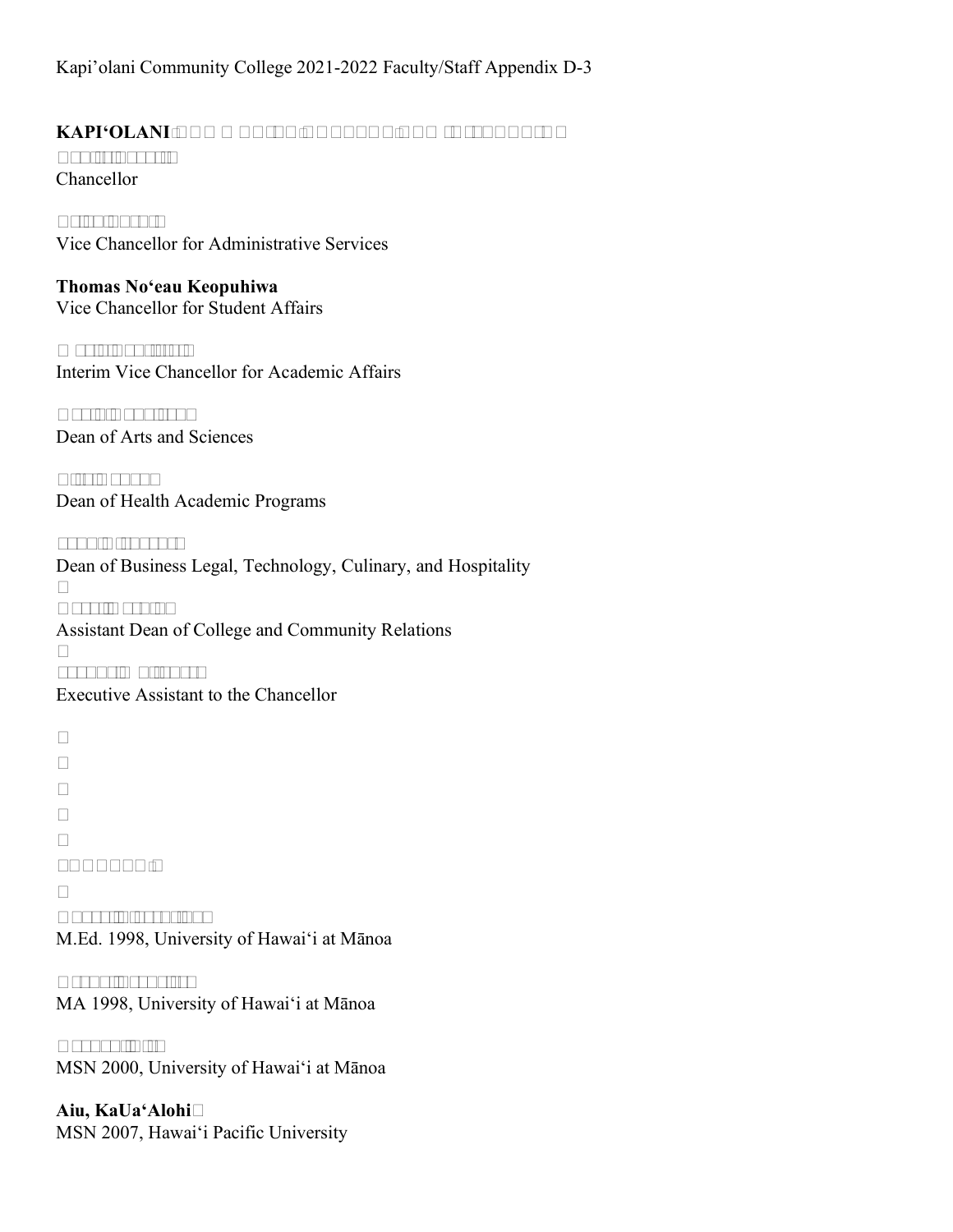**Akana, Andrew**  AS 2008, Kapi'olani Community College

**Alexander, Mark** MA 1986, University of California Santa Barbara

**Alimboyoguen, Amanda Lee**  Ph.D. 2017, University of Hawai'i at Mānoa

**Amii, Marci**  MS 2007, University of California Davis

**Amos, Gabriel**  Ph.D. 2008, University of California Davis

**Anderson, Austin**  Ph.D. 2010**,** University of Hawai'i at Mānoa

**Aquino, Rodney**  MPH 1995, University of Hawai'i at Mānoa

**Au Hoy, Jennifer**  AS 2014, Kapi'olani Community College

**Augustin, Rosario**  MSN 2004, University of Hawai'i at Mānoa

**Augustine, Kelie**  BS 2013, University of Hawai'i at Mānoa

**Barnes, Leaugeay**  MS 2009, Oklahoma State University

**\*Bautista, Maria** Ph.D. 1987, University of the Philippines

**Berestecky, John**  Ph.D. 1988, University of Hawai'i at Mānoa

**Borza, Edmund**  BA 1996, University of Hawai'i at West O'ahu

**Boyer, Karen** MN 1990, University of the Philippines Manila

**Branson, Candy**  Ph.D. 2015, University of Hawai'i at Mānoa

**Bremser, Sarah** MA 1987, University of California at Berkeley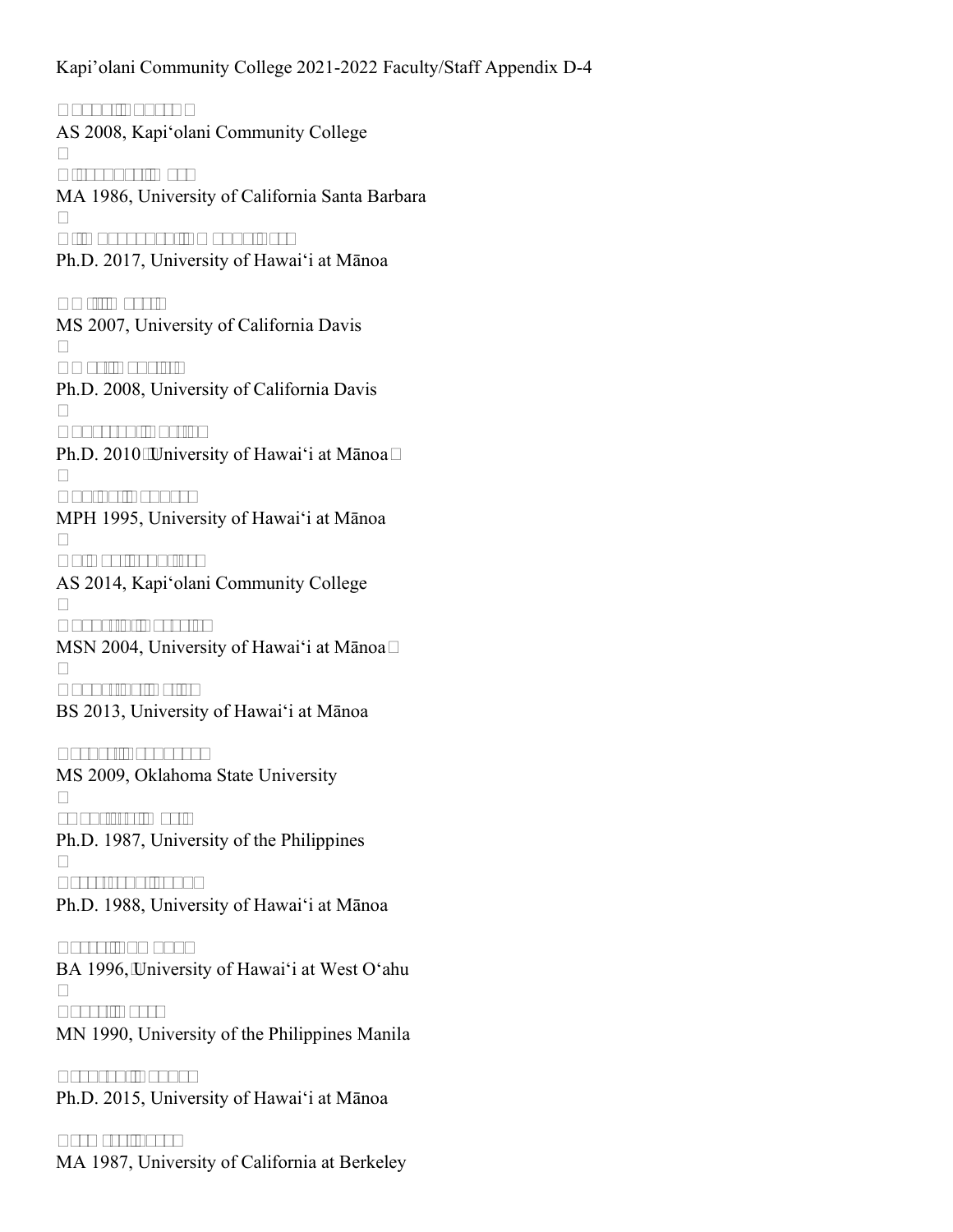**Bright, Lisa**  MA 2013, Hawai'i Pacific University

**Broderick, Drew**  MA 2019, Bard College

**Burke, Laure** Ed.D. 2012, University of Southern California **Caballero, Edward**  MBA 2010, Kaplan University

**Case, Mindy**  M.A. 2017, University of Hawai'i at Mānoa

**Cepeda, Karla**  BSN 2004, Hawai'i Pacific University

**Chandler, Dawn**  MA 2013, San Jose State University

**Chau, Aaron** BA 1989, University of Hawai'i at Mānoa

**Chen, Kuan-Hung**  Ph.D. 2016, University of Hawai'i at Mānoa

**Chong, Martin** M.Ed. 2000, University of Hawai'i at Mānoa

**Choy, Toni**  AS 1999, Kapi'olani Community College

**Chun, Brandon**  M.Ed. 2006, University of Hawai'i at Mānoa

**Chung, Sang Don**  MA 1999, University of Hawai'i at Mānoa

**Collin, Herve**  MS 2002, University of Hawai'i at Mānoa

**Coloretti McGough, Angela** M.Ed. 2000, University of California Los Angeles

**Conway, Brooke** MPH 2011, University of California Berkeley

**Cook, Amy** MA 2000, Azusa Pacific University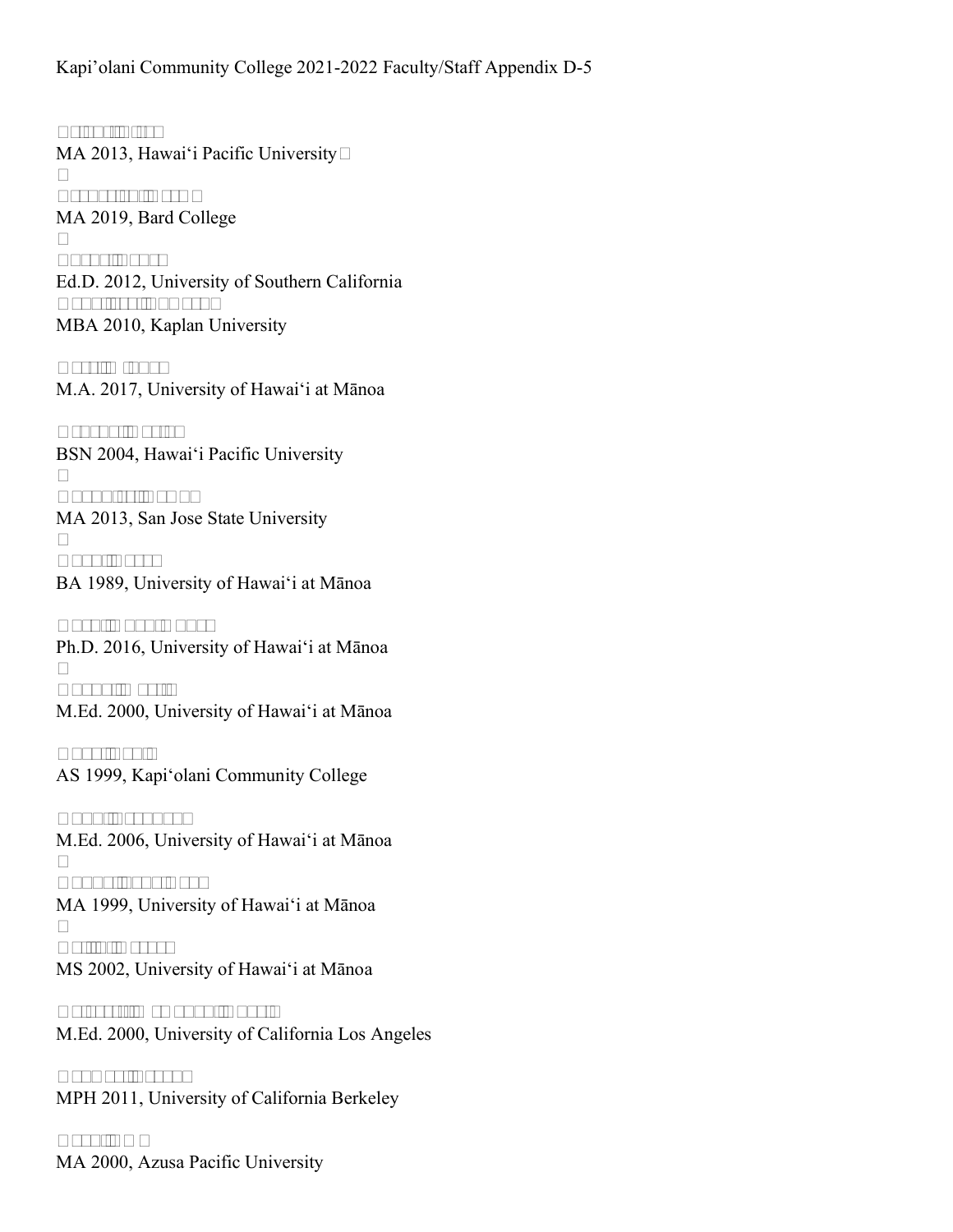**Coppola, Salvatore** Culinary Arts, Work Experience

**Corcoran, Hal Paul Jr**  MS 2002, University of Rhode Island

**Crutchfield, Miki** MS 2011, Chaminade University **Cruz, Kahelelaniokahakai**  MA 2007, University of Hawai'i at Mānoa

**Davis, Harry**  Ph.D. 1985, University of Hawai'i at Mānoa

**Dela Cruz, Michelle**  MPT 2007, Hunter College

**DelaFuente, Catherine Porscha**  MA 2008, University of Hawai'i at Mānoa

**Denton, Eric** MA 1996, University of Hawai'i at Mānoa

**Dietz, Diana Leslie**  ASN 1995, Hawai'i Community College

**Dooley, Leigh** MA 1991, Claremont Graduate University

**Esteban, Mary Ann** MS 2002, University of Hawai'i at Mānoa

**Evans, David** Ph.D. 2013, University of Hawai'i at Mānoa

**Ewan, Beau** MFA 2013, Florida Atlantic University

**Fernandez, Rosalie** MPA 2000, Chaminade University

**Ford, Shawn**  MA 2003, University of Hawai'i at Mānoa

**Fowler, Sharon** M.Ed. 2008, University of Hawai'i at Mānoa

**Franco, Robert**  Ph.D. 1985, University of Hawai'i at Mānoa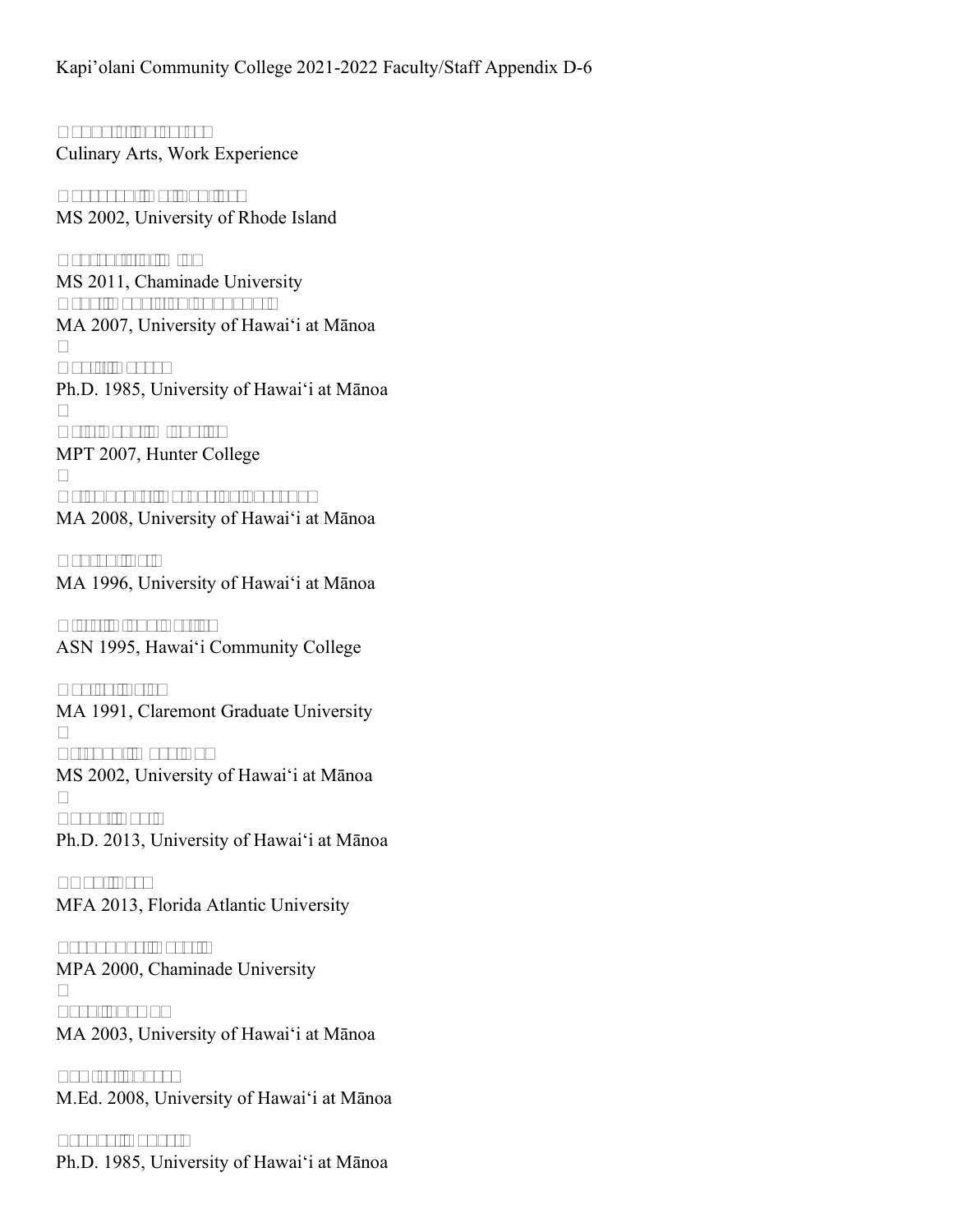**Freeman, Dawn** MS 2005, Portland State University

**Fried, Jan**  MS 1991, Western Maryland College

**Fuchino-Nishida, Sheryl**  M.Ed. 1996, University of Hawai'i at Mānoa **\*Furuto, Brian**  MBA 2003, Indiana University

**Gargiulo, Christopher** MFA 2005, Parsons School of Design & Technology

**Gonzales, Alfred Jr.**  M.Ed. 2008, University of Hawai'i at Mānoa

**Goya, Kelli**  Ph.D. 2014, University of Hawai'i at Mānoa

**Gross, Philippe**  Ph.D. 1996, University of Hawai'i at Mānoa

**Halley, Logan**  MS 2012, Azusa Pacific University

**Halverson, Richard Jr.**  Ph.D. 1994, University of Hawai'i at Mānoa

**Hanai, Aaron**  Ph.D. 2010, University of Hawai'i at Mānoa

**Harris, Stephen**  M.Ed. 2007, University of Hawai'i at Mānoa

**Hiser, Krista**  Ph.D. 2012, University of Hawai'i at Mānoa

**\*Hoshiko, Carol**  MA 1984, University of Colorado, Boulder

**Hottenstein, Crystalyn**  MSW 2004, University of Hawai'i at Mānoa

**Huang, Shiuling** MA 1999, University of Hawai'i at Mānoa M.Ed. 1999, University of Hawai'i at Mānoa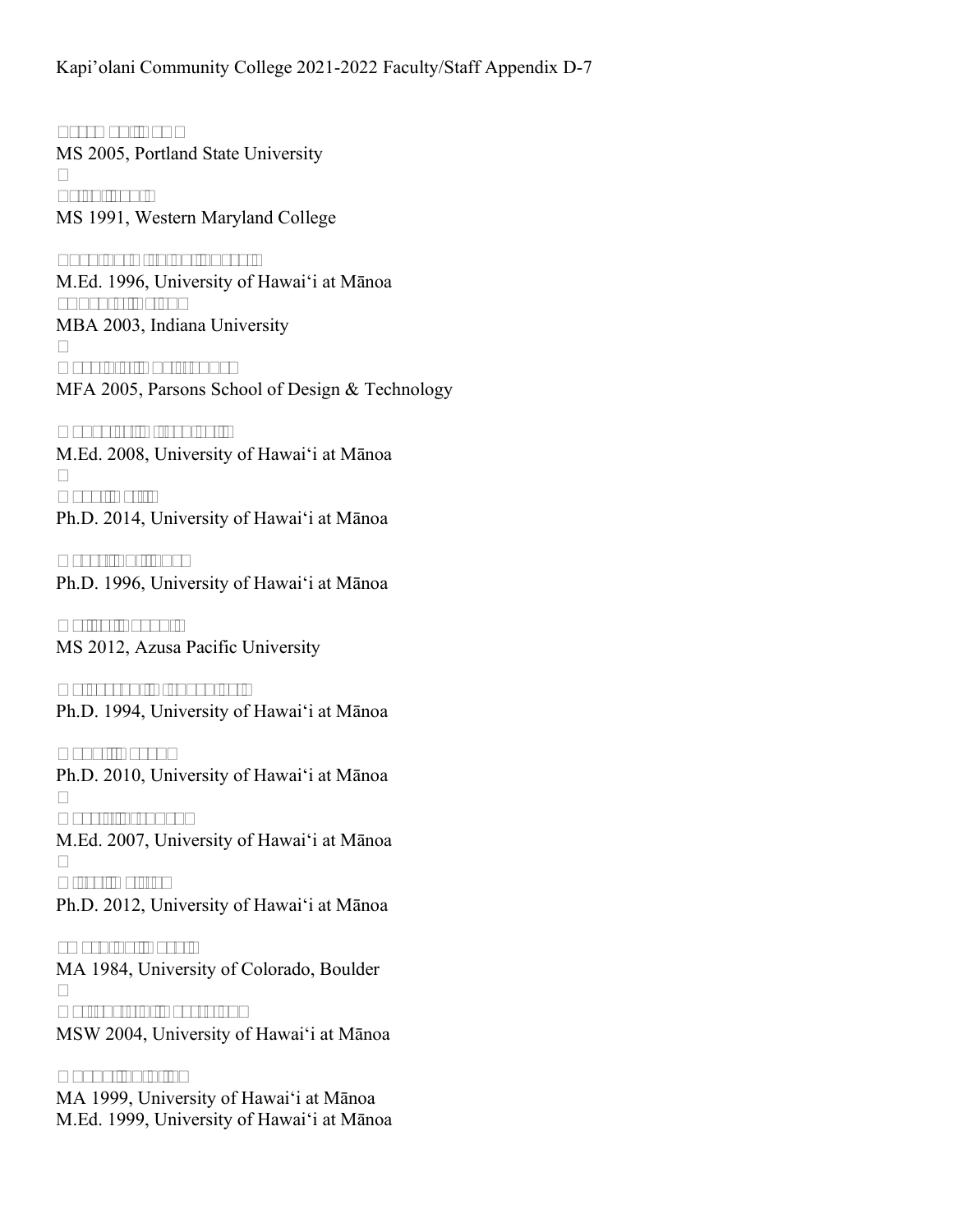**Inamine, Kathryn** BSN 2000, Hawai'i Pacific University

**Inouye, Susan**  Ph.D. 1995, University of California, Los Angeles

**Itomitsu, Grant** RD 1999, Viterbo College BS 1998, University of Hawai'i at Mānoa

**Iwao, Kimberly**  JD 2004, University of California, Los Angeles

**Jaworowski, Susan** JD 1983, University of California, Davis Ph.D. 2013, University of Hawai'i at Mānoa

**Jennings, Carl**  MFA 1998, Falmouth College of Arts

**Kam, Saba**  DNP 2020, University of Hawai'i at Hilo

**Kanae, Lisa** MA 2000, University of Hawai'i at Mānoa

**Kanaoka, Yoneko**  MA 1998, University of Hawai'i at Mānoa

**Kaneshiro, Dyan**  M.Ed. 2007, University of Hawai'i at Mānoa

**Kashiwada, Keith**  MA 1990, University of North Carolina at Chapel Hill

**Kataoka, Yukio**  MA 1989, The Ohio State University

**Kawaguchi, Tiffany Joy**  OTD 2004, Creighton University

**Kawakami, Derek A.**  BBA 2005, University of Hawai'i at Mānoa

**Kawamoto, Deneen**  M.Ed. 1998, University of Hawai'i at Mānoa

**Kellogg, Guy** MA 1991, Monterey Institute of International Studies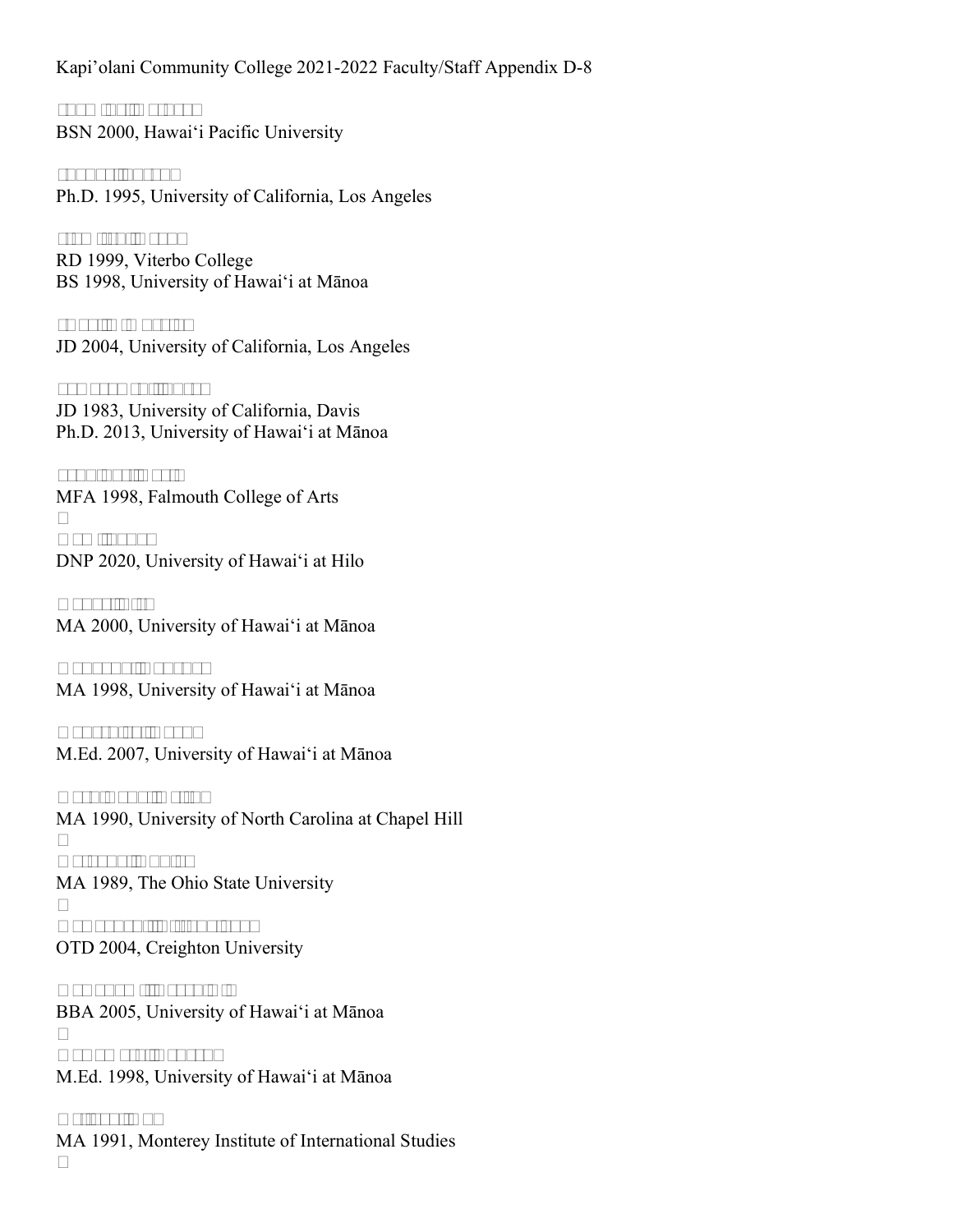**Kelly, Franklin**  MA 1999, University of Hawai'i at Mānoa

**\*Keopuhiwa, Thomas**  Ed.D. 2012, West Virginia University

**Kim, Jung Eun** Ph.D. 2019, University of Hawai'i at Mānoa

**Kingdon, David**  MPH 2003, University of North Carolina

**Kinningham, Russell** MS 1982, Emporia State University

**Kitamura, Sheila**  M.Ed. 2007, University of Hawai'i at Mānoa

**Kitsuwa, Dayna**  MA 2015, University of Hawai'i at Mānoa

**Kobuke, Lisa** MA 1995, University of Hawai'i at Mānoa

**Koide, Trixy**  M.Ed. 2005, University of Hawai'i at Mānoa

**Kong, Justin**  MA 2012, University of Hawai'i at Mānoa

**Koseki, Aaron** Ph.D. 1977, University of Wisconsin - Madison

**Kozue, Takehiko**  MA 2008, Waseda University (Japan)

**Krishna, Monomita**  MA 1990, Syracuse University

**Kubota, Davin** MA 2001, University of Hawai'i at Mānoa

**Kunimune, Mark**  MBA 2005, University of Colorado at Denver

**Kuntz, Wendy**  Ph.D. 2008, University of Hawai'i at Mānoa

**Landgraf, Kapulani**  MFA 1995, Vermont College of Norwich University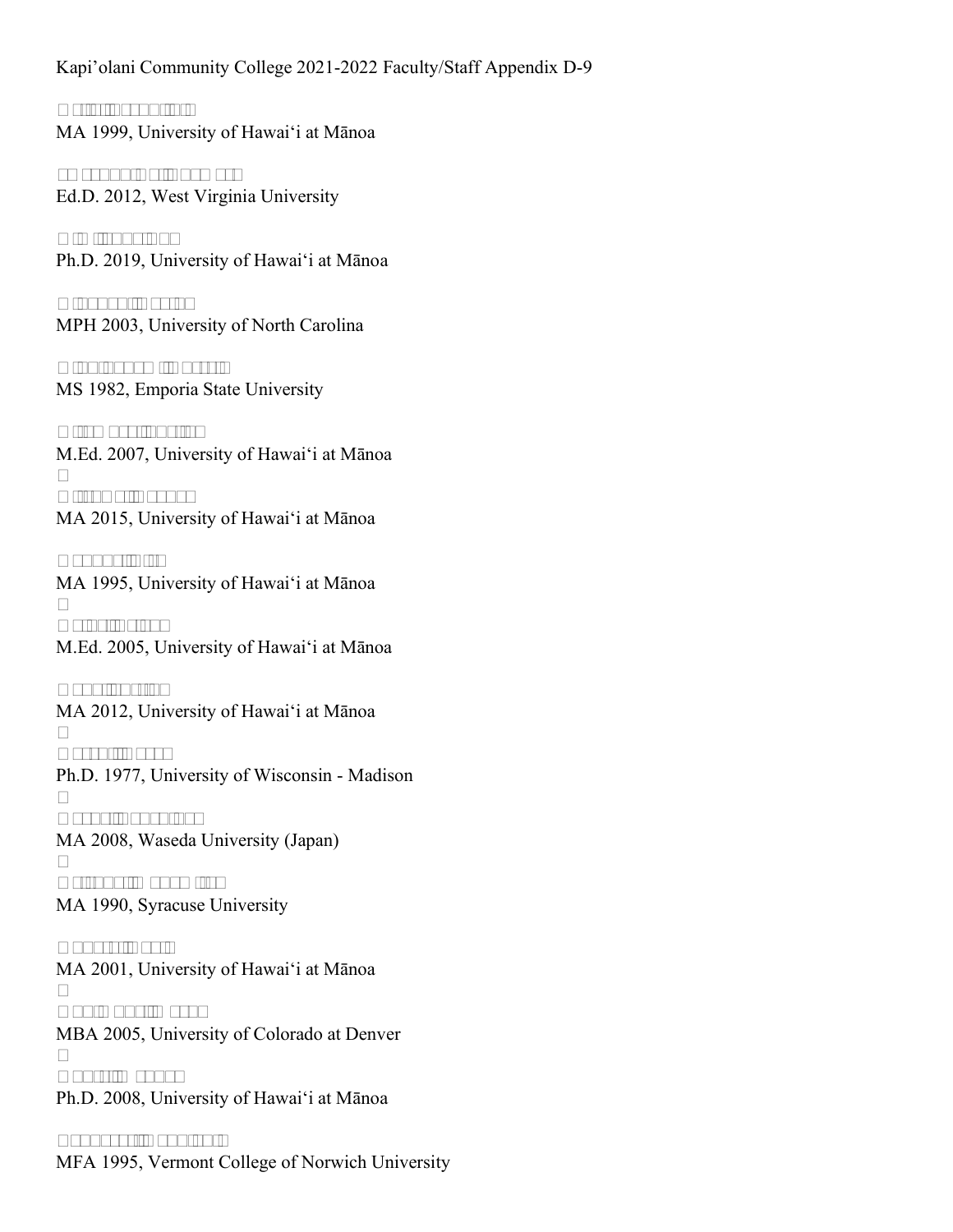**Lawhorn, Mark** Ph.D. 2000, University of Hawai'i at Mānoa

**Lindo, Jaclyn** Ph.D. 2011, University of Hawai'i at Mānoa

**Lindsey, Rachel**  Ph.D. 2012, University of Hawai'i at Mānoa

**Losch, Kealalōkahi** Ed.D. 2016, University of Southern California

**Lum, Anne**  MM 1985, University of Cincinnati

**Maehara, Lori** BBA 1981, University of Hawai'i at Mānoa

**Maekawa, Wesly** M.Ed. 1993, University of Hawai'i at Mānoa

**Maingano, Shepherd**  Ph.D. 2017, University of Phoenix, HI

**Malm, Elaina**  MA 1990, University of Hawai'i at Mānoa

**Malterre, Kristie**  M.Ed. 1996, University of Hawai'i at Mānoa

**Manning, Mackenzie**  MS 2006, University of Hawai'i at Mānoa

**Marcos, Nicole**  BSN 2008, University of Hawai'i at Mānoa

**Marin, Catherine**  MSN 2013, University of Phoenix

**Melim, Cindy M K**  MSW 1997, University of Hawai'i at Mānoa

**Mikolajczyk, Christina**  MSN 1988, University of Hawai'i at Mānoa

**Milincic, Radovan**  Ph.D. 2006, University of Hawai'i at Mānoa

**Miller, Lisa**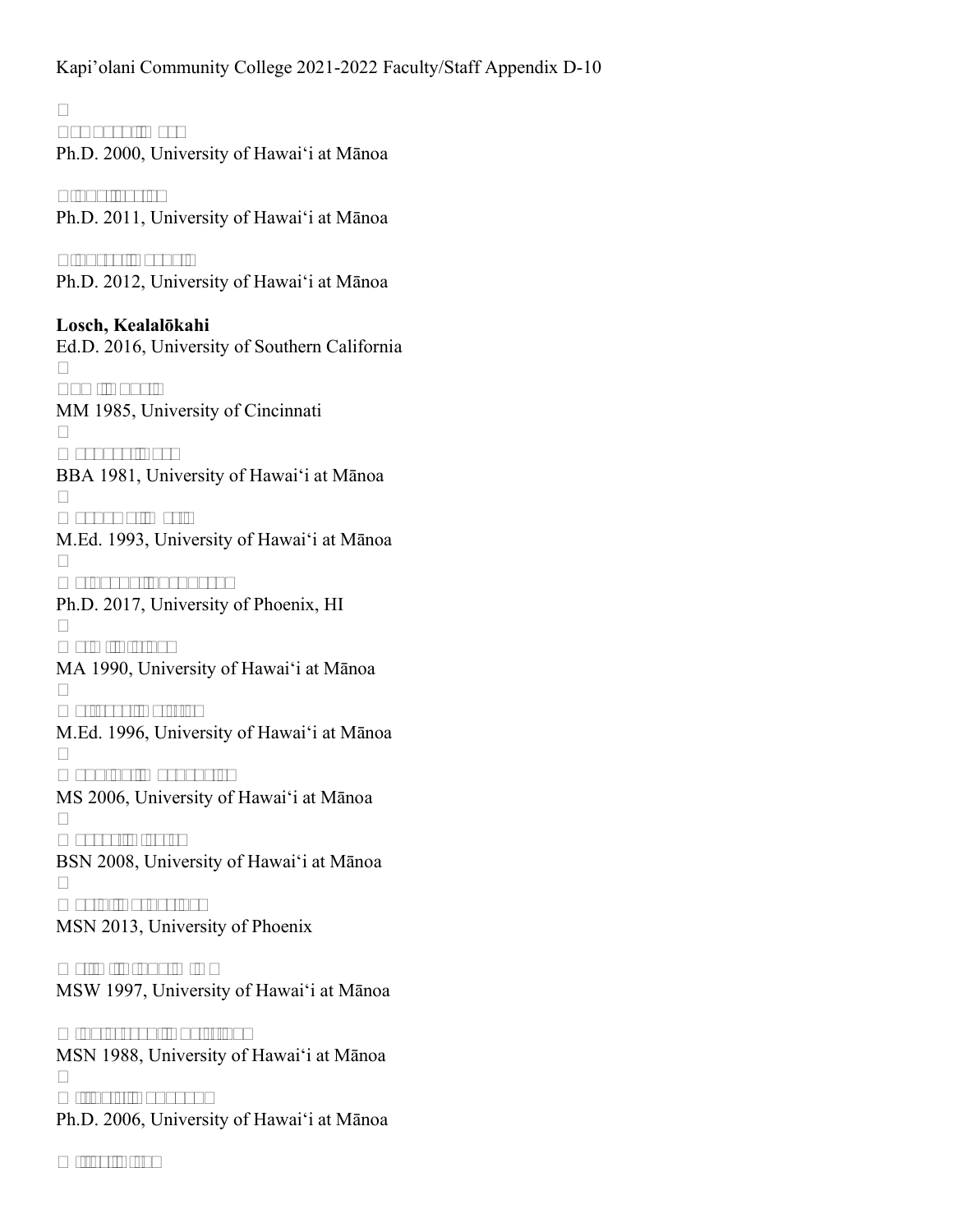MS 2012, University of Hawai'i at Mānoa

**Minahal, Maiana**  MFA 2007, Antioch University

**Mitchell, Teri**  BA 1982, Stanford University

**Modavi, Neghin**  Ph.D. 1992, University of Hawai'i at Mānoa

**Moody, Emily** AFA 1999, Delaware College of Art and Design

**Moura, Adam**  BA 1999, University of Hawai'i at Mānoa

**Naito, Karl** M.Ed. 1995, University of Hawai'i at Mānoa

**Nakamura, Kelli**  Ph.D. 2008, University of Hawai'i at Mānoa

**Nakaoka, Jodi**  M.Ed. 2007, University of Hawai'i at Mānoa

**Nakasone, Dale**  M.Ed. 1995, University of Hawai'i at Mānoa

**Nakoa, Michaelyn**  MS 2003, Chaminade University

**\*Napoleon, David**  MA 2015, University of Hawai'i at Mānoa

**Nathan, Jeffrey**  Ph.D. 1996, University of Hawai'i at Mānoa

**Nishimoto, Korey**  MA 2015, University of Hawai'i at Mānoa

**Oda, Dale** MD 1985, University of Hawai'i at Mānoa

**Oehlers, Ai-Chin** MLIS 1999, University of Wellington Victoria

**Ogata, Kathleen**  Ph.D. 1986, University of Hawai'i at Mānoa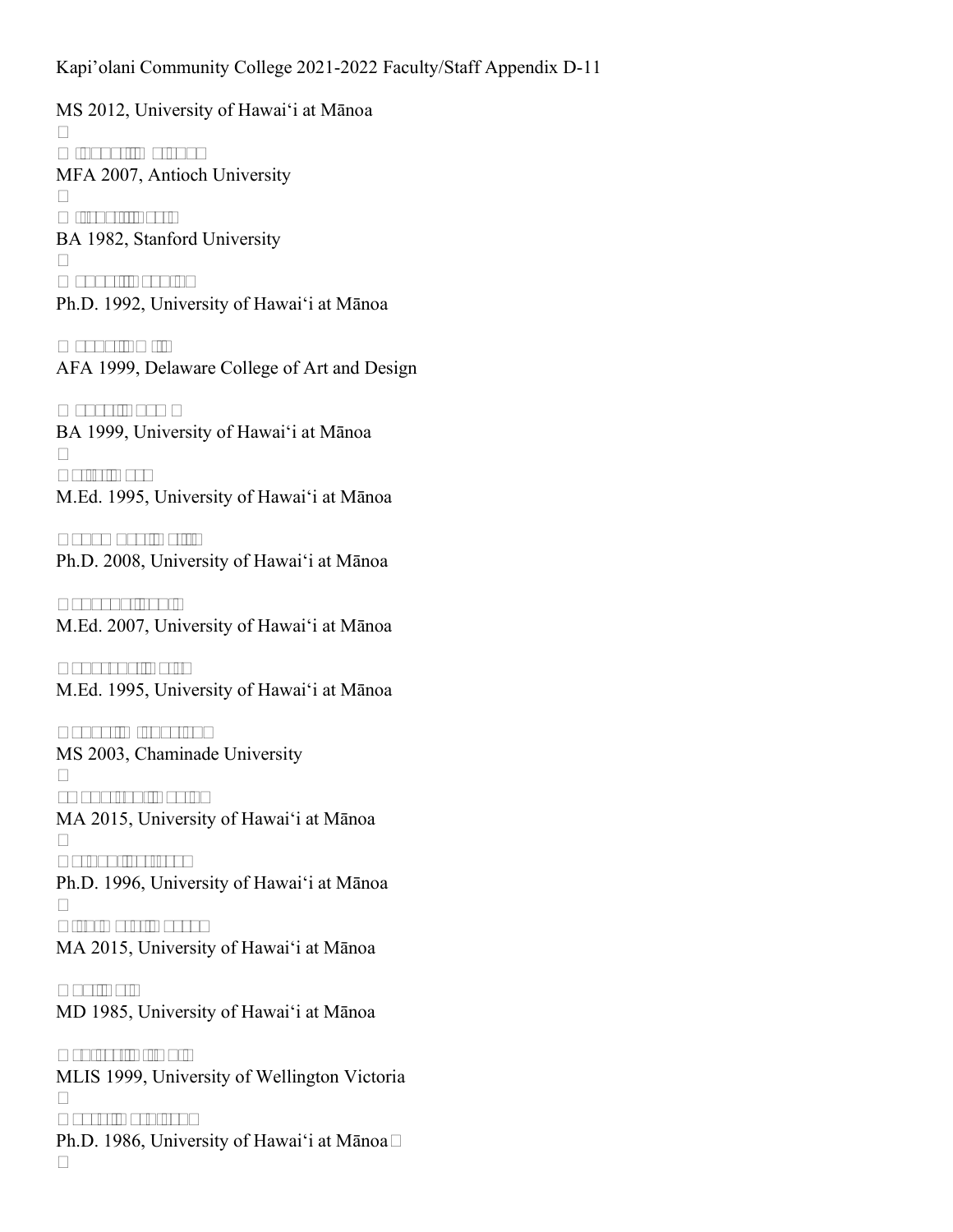**Ogata, Veronica** Ph.D. 2001, University of Hawai'i at Mānoa

**Oho, Stacey**  AS 2008, Kapi'olani Community College

**Ota, Allyson**  MLISc 2017, University of Hawai'i at Mānoa

**Otero, Nicole**  MA 2008, Hawai'i Pacific University

**Overton, Joseph** Ph.D. 1983, University of Maryland

**\*Pagotto, Louise**  Ph.D. 1987, University of Hawai'i at Mānoa

**Pai, Sunyeen**  Ph.D. 2000, University of Hawai'i at Mānoa

**Pak, Andrew**  MA 1981, University of Hawai'i at Mānoa

**Pandya, Naresh**  Ph.D. 1992, University of Hawai'i at Mānoa

**Pena, Emerson** MSN 2009, University of Phoenix

**Perkins, Sarah Jane** BSN 2014, University of Hawai'i at Mānoa

**Polley, Carl Anthony**  Ph.D. 2012, University of Hawai'i at Mānoa

**Preza, Donovan**  MA 2010, University of Hawai'i at Mānoa

**Primavera, Catherine**  MA 1985, University of Hawai'i at Mānoa

**\*Radak, Lisa**  MBA 2013, Baker College

**Rader, John Cuyler**  MA 2011, University of Hawai'i at Mānoa

**Rancilio, Julie**  MA 1998, Bowling Green State University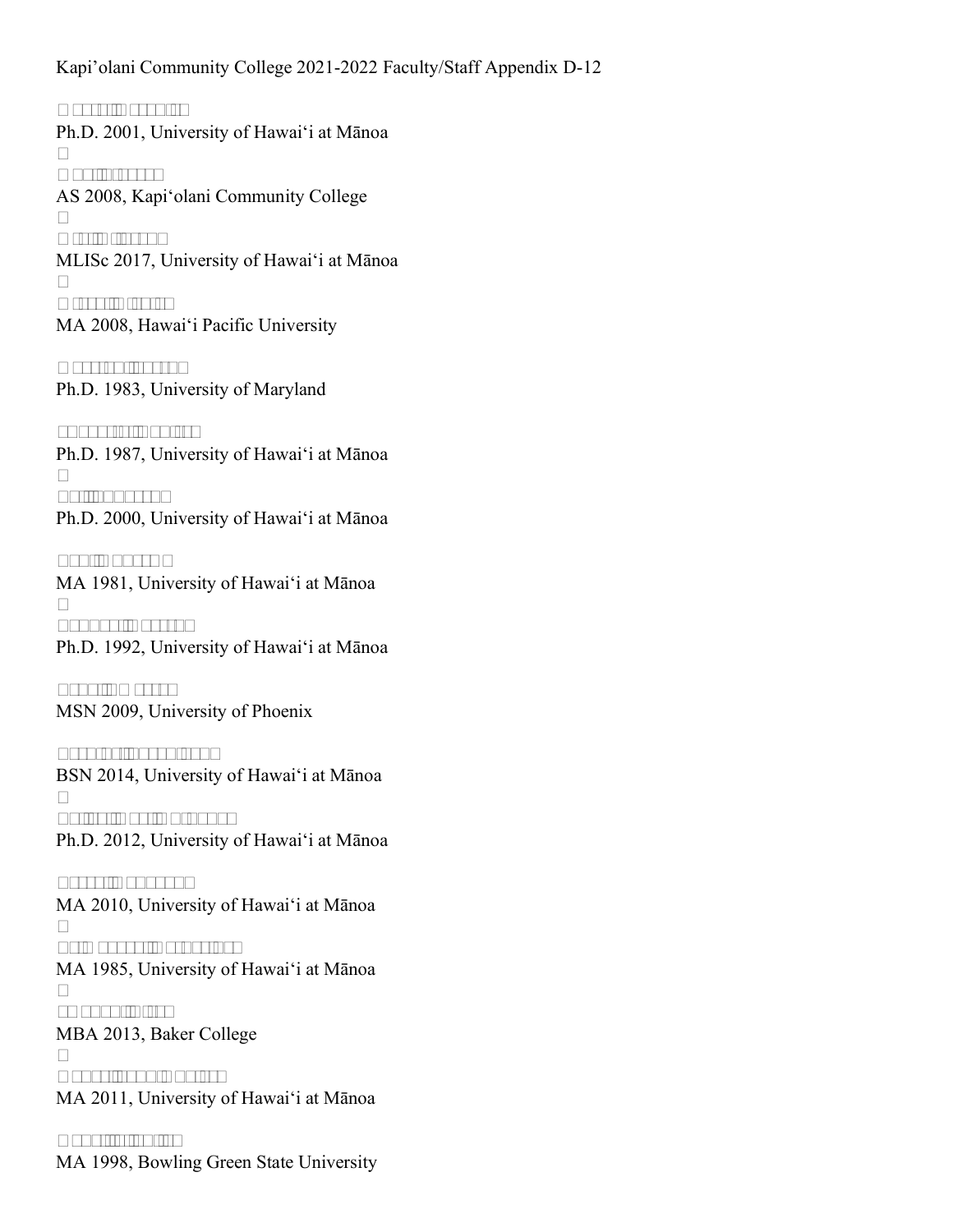**Rand, John**  Ph.D. 1999, University of Hawai'i at Mānoa

**Reyes, John**  MA 2013, Concordia University Chicago

**\*Richards, John**  MBA 2007, Sullivan University

**Riley, Joyce**  MSN 2000, Vanderbilt University

**Rosado, Julieta**  Ph.D. 2010, University of Hawai'i at Mānoa

**Ross, Michael**  MS 2012, University of Hawai'i at Mānoa

**Sakaue, Shannon**  MA 2006, San Jose State University

**Salinas Nakanishi, Alejandro**  MA 2002, Florida International University

**Salvador, Keahi** MA 2000, University of Hawai'i at Mānoa

**Santamaria, Manuel** MBA 1998, Asian Institute of Management

**Sato, Saori** BA 1978, Sophia University of Tokyo

**Scanlan, LaVache** M.Ed. 2001, Chaminade University

**Seabolt, Duane**  BA 1991 University of West Florida MBA, JD 1999, University of Hawai'i at Mānoa

**Seita, Alfred**  MS 1981, University of Illinois

**Sellers, Kawehi**  M.Ed. 2010, University of Hawai'i at Mānoa

**Shimabuku, Jake**  BA 2011, Cogswell College, LLC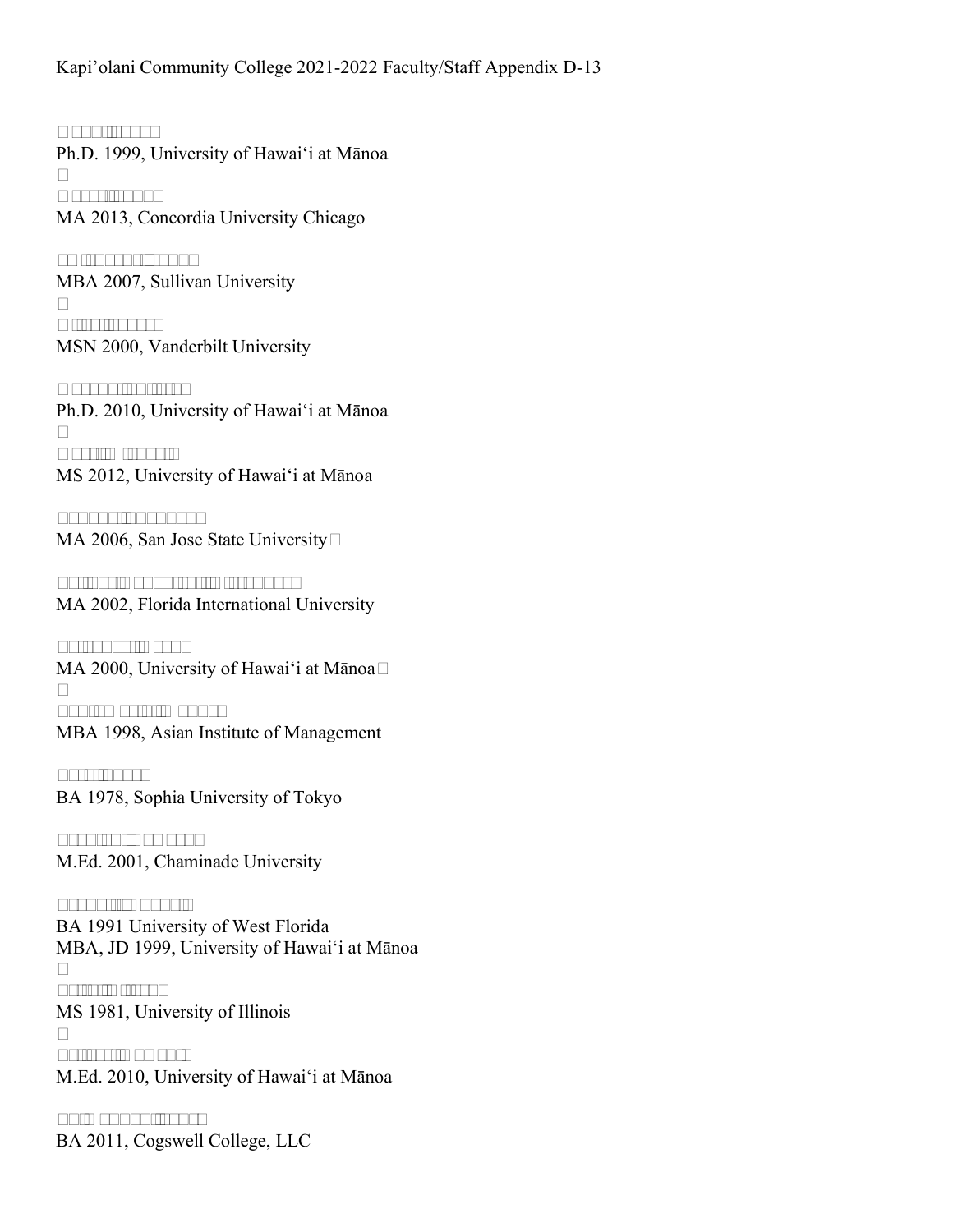**Shimabukuro, James** Ed.D. 1986, University of Hawai'i at Mānoa

**Shin, Michelle**  Ph.D. 2009, University of Hawai'i at Mānoa

**Shinagawa, Satoru**  MA 1987, University of Iowa

**Shiroma, Amy**  MBA 2016, University of Hawai'i at Mānoa

**Shook, Sheryl**  Ph.D. 2002, University of California, Davis

**Sickel, Jamie**  Ph. D. 2016, Ohio University

**Silva, Anthony** MA 2000, University of Hawai'i at Mānoa

**Singer, Steven** Ed.D. 1994, University of Hawai'i at Mānoa

**Souza, Cheri**  Ph.D. 2015, University of Hawai'i at Mānoa

**Stevens, David**  MS 2012, Hawai'i Pacific University

**Sturges, Michelle**  MLIS 1988, University of Hawai'i at Mānoa

**Sunahara, Reid** MA 2004, University of Hawai'i at Mānoa

**Suwa, Kimberly** M.Ed. 2015, University of Hawai'i at Mānoa

**Suzuki-Severa, Mitsuyo**  M.Ed. 2004, University of Hawai'i at Mānoa

**Takahashi, Ronald** MBA 2002, Hawai'i Pacific University

**Tamamoto, Lauren** Ph.D. 2009, University of Illinois at Urbana - Champaign

**Tan, Calvin**  MAcc 1989, University of Hawai'i at Mānoa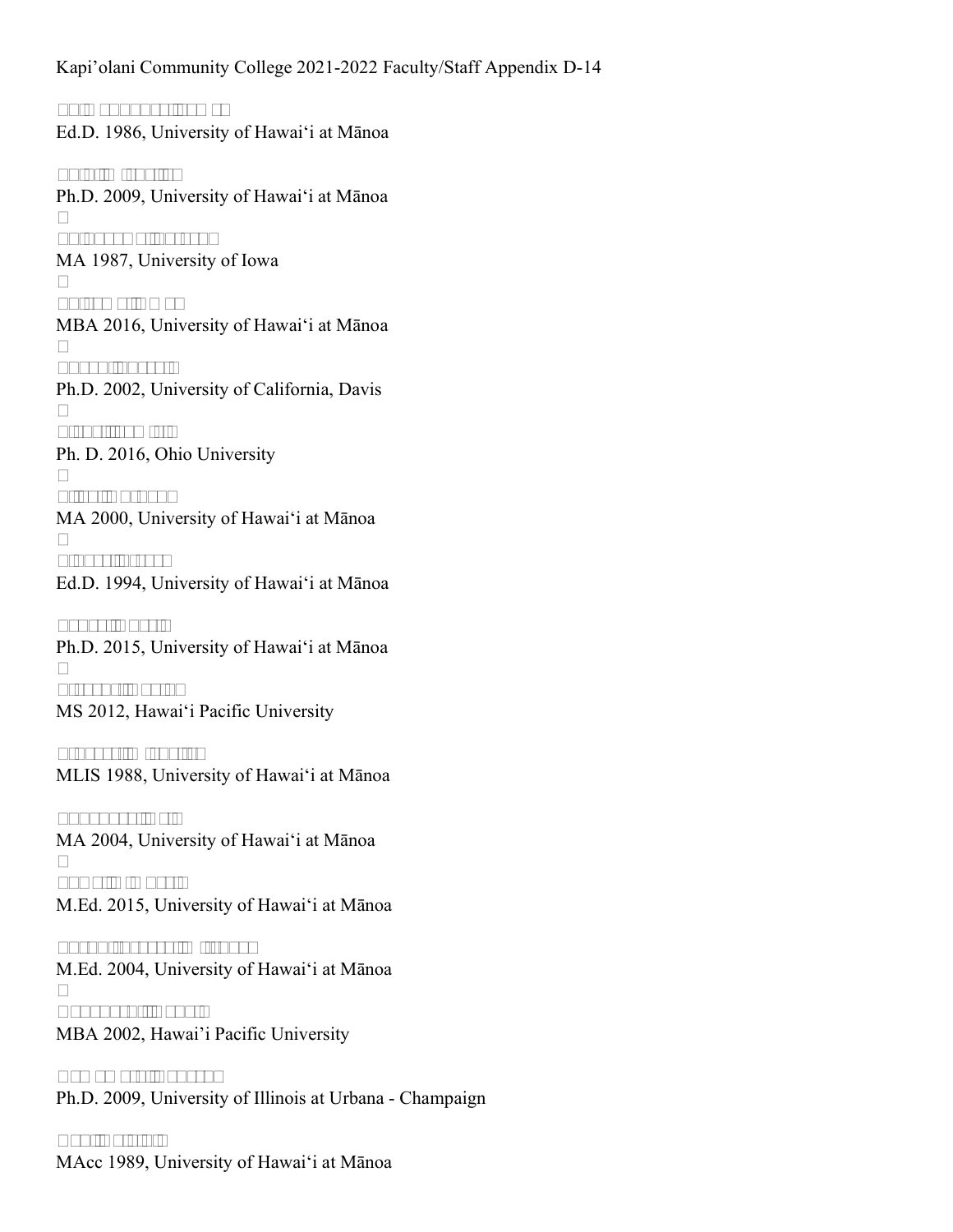**Tawata, Sheldon** MS 2000, San Francisco State University

**Taylor, Patricia**  MSN 2008, University of Phoenix

**Tenn, Ryan**  MSN 2015, University of Hawai'i at Mānoa

**Thomas, Anna**  MLIS 2006, University of Hawai'i at Mānoa

**Tokuda, Joyce** MLIS 2009, University of Hawai'i at Mānoa

**Tominaga, Waka**  Ph.D. 2014, University of Hawai'i at Mānoa

**Torigoe, Helen**  M.Ed. 2013, University of Hawai'i at Mānoa

**Torres, Caroline**  Ph.D. 2016, University of Hawai'i at Mānoa

**Tsai, Michael** Ph.D. 2015, University of Hawai'i at Mānoa

**Tsuchiyama, Alan**  CA 1982, Kapi'olani Community College

**Tuthill, Matthew** Ph.D. 2003, University of Hawai'i at Mānoa

**Tyler, Jacob** MS 2011, University of Hawai'i at Mānoa

**Uedoi, David**  MA 2010, University of Hawai'i at Mānoa

**Vega, Robert Lawrence**  D.Mgt. 2004, University of Phoenix

**Walker, Maegen**  MA 2015, University of Hawai'i at Mānoa

**Wehrman, Catherine Chow**  M.Ed. 1983, University of Hawai'i at Mānoa

**Wetter, Daniel**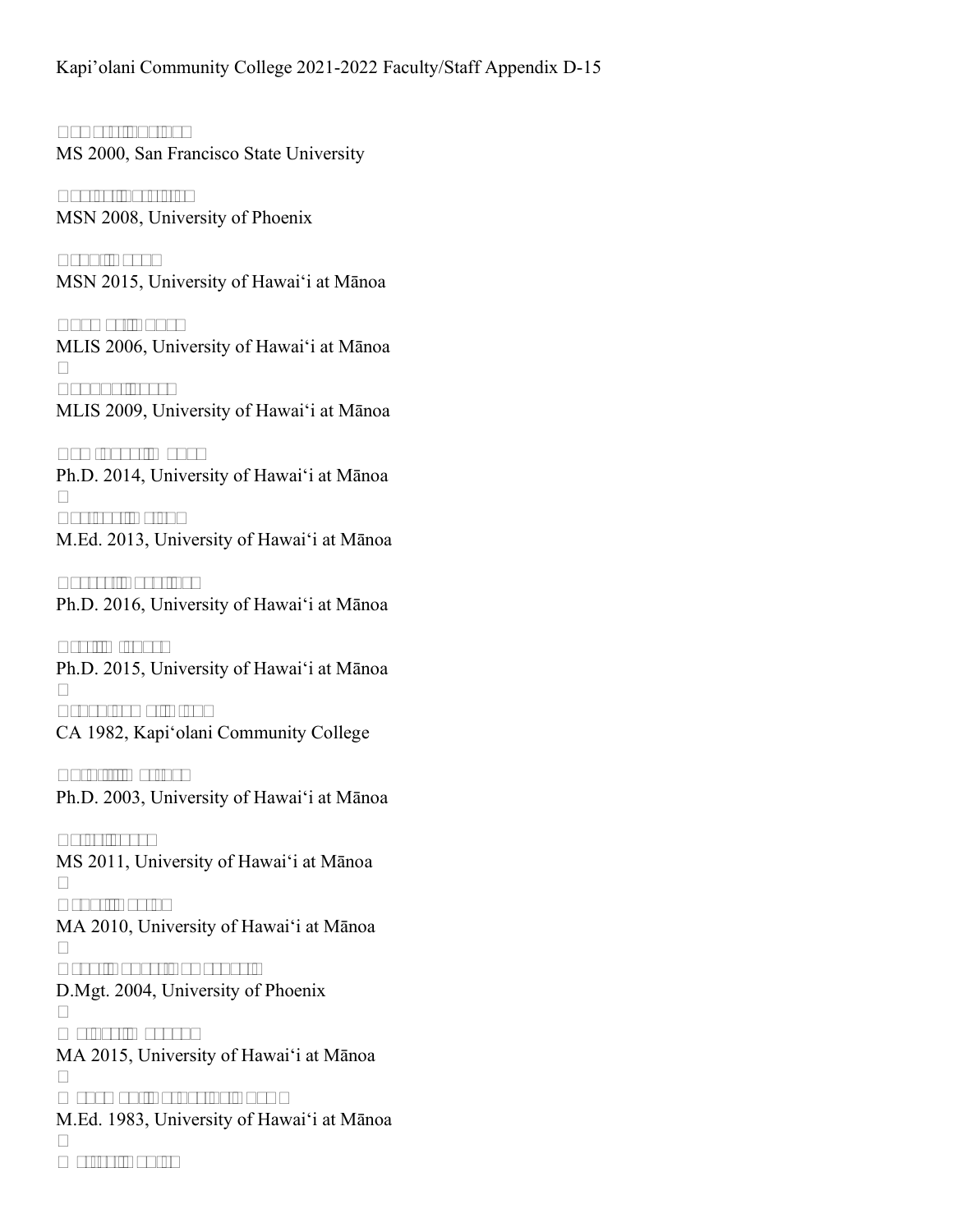AS 1996, Kapi'olani Community College

**\*Whitaker, Joanne**  MM 1982, New England Conservatory of Music

**Wolff, Nadine**  MS 2001, Portland State University

**Yagodich, Frank**  BA 1997, University of Hawai'i at Mānoa

**Yamamoto, Louise** M.Ed. 1973, University of Hawai'i at Mānoa

**Yamashiro, Amy Patz**  MS 2005, University of Hawai'i at Mānoa

**Yang, Man Beryl**  Ph.D. 2016, University of Hawai'i at Mānoa

**Yen, Liang-Mei**  M.Ed. 1994, Rutgers University

**Yoshida, Joseph** MSW 1995, University of Nevada, Las Vegas

**Yoshida, Virginia** MA 1995, University of Nevada Las Vegas

**Yoshikawa, Kristy** MS 2012, Chaminade University

**Yoshimura, Evan** MA 2009, University of Hawai'i at Mānoa

**Yrizarry, Lisa Ann**  M.Ed. 2011, University of Hawai'i at Mānoa

**Yuen, Soo-Ah**  Ph.D. 2001, University of Hawai'i at Mānoa

**Zachary, Robin**  DNP 2014, University of Tennessee at Chattanooga

**Zazzera, Bennett**  DPT 2014, University of Miami

**Zuckernick, Jeffrey**  MBA 1992, University of Phoenix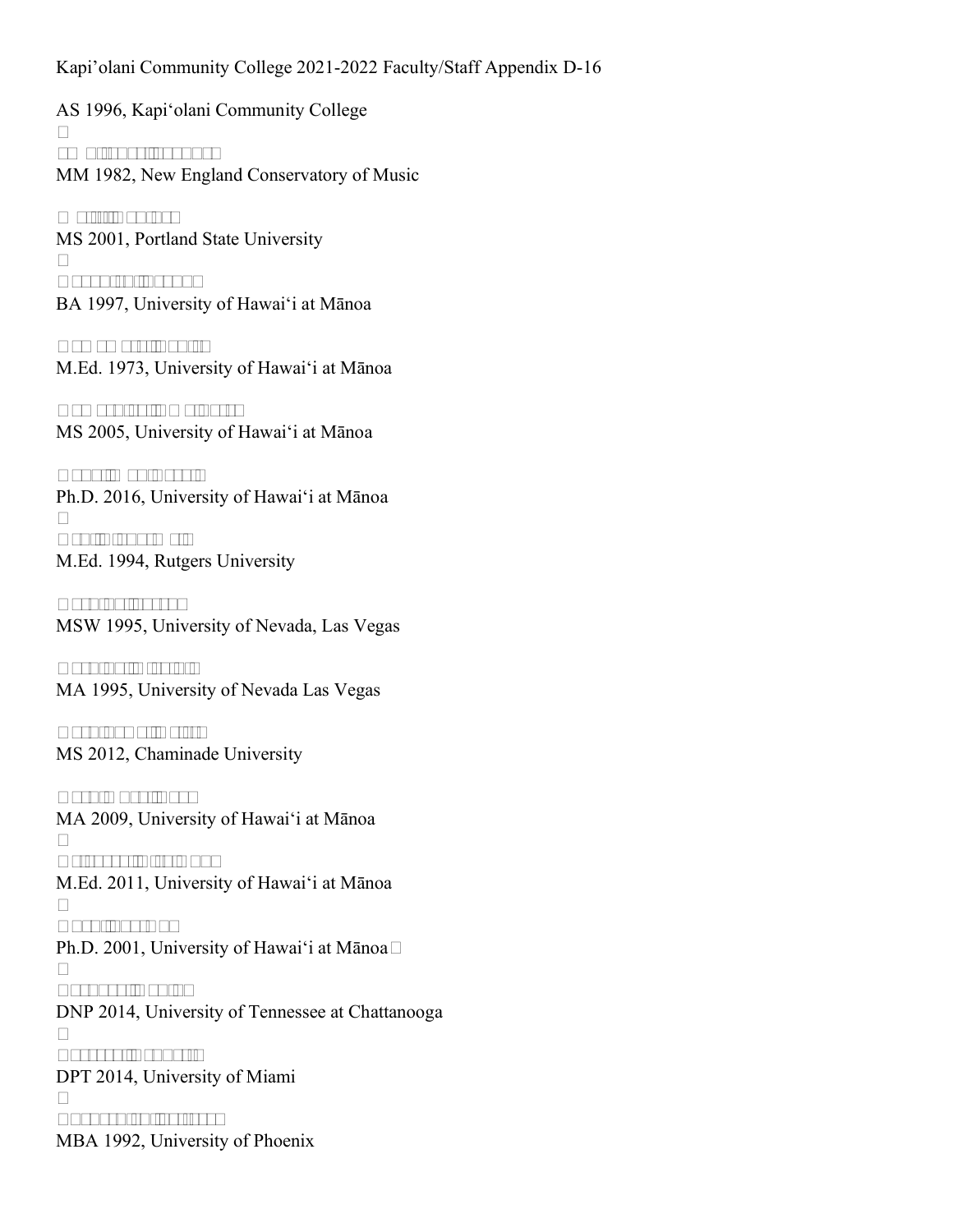#### **\*Administrator**

#### **ADMINISTRATIVE, PROFESSIONAL, & TECHNICAL EMPLOYEES**

**Akana, Lance**  BSBA 2002, Hawai'i Pacific University

**Andow, Jesse K**  AS 2001, Kapi'olani Community College

**Andrade-Fujii, Colette**  AS 1991, Kapi'olani Community College

**Andreshak, Kevin**  BA 2004, University of Hawai'i at Mānoa

**Arakaki, Tracey Ngo**  BS 2003, University of Hawai'i at Mānoa

**Bradley, Jennifer**  BA 1988, University of Hawai'i at Mānoa

**Cabatu, David Joshua**  BBA 2005, University of Hawai'i at Mānoa

**Carrero Jr., Eugene**  MBA 1990, Chaminade University

**Carter, Michelle**  BA 1993, University of Hawai'i at Mānoa

**Chang, Elaine**  BBA 1991, University of Hawai'i at Mānoa

**Chin-Delong, Cynthia**  BA 2000, University of Hawai'i at Mānoa

**Choe, Jacob**  BA 2019, University of Hawai'i at West Oahu

**Dave, Darshit**  MS 2018, DePaul University

**Delavega, Li-Anne** BA 2010, University of Hawai'i at Mānoa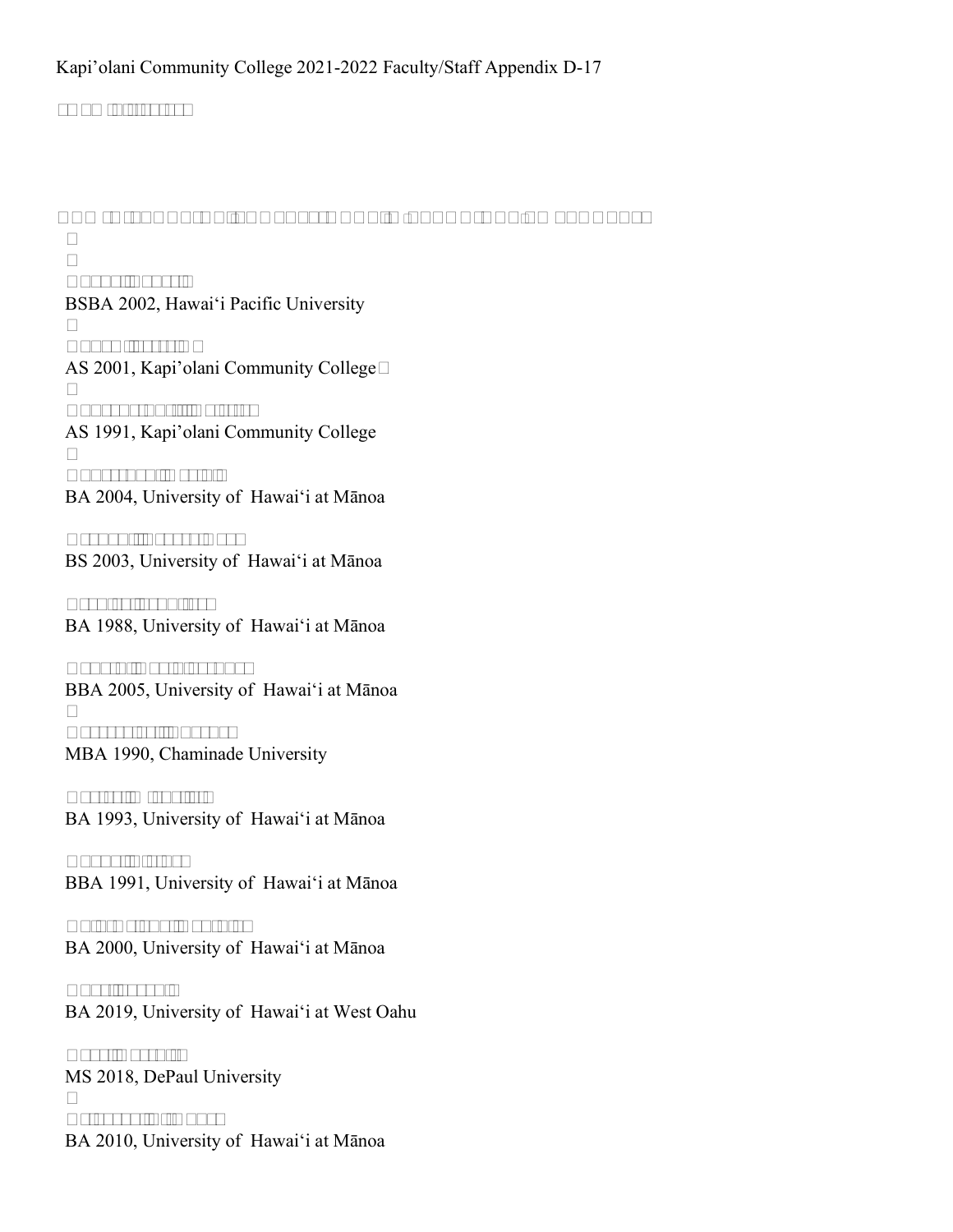**Delong, Rafaela**  BA 2005, University of Hawai'i at Mānoa

**Enokawa, Jerilynn**  MBA 2001, Hawai'i Pacific University

**Feng, Cy**  MA 1999, University of Hawai'i at Mānoa

**Fujihara, Shirley**  BBA 1987, University of Hawai'i at Mānoa

**Fujii, Melanie**  BBA 2012, University of Hawai'i at Mānoa

**Galarita, Rachel**  MA 2018, University of Hawai'i at Mānoa

**Gamboa, Maria Chaterine**  M.Ed. 2019, University of Hawai'i at Mānoa

**Hamada, Helen**  BFA 1968, University of Hawai'i at Mānoa

**Han, Daniel**  BBA 2007, University of Hawai'i at Manoa

**Higa, Brandon**  MA 2005, University of Southern California

**Hom, Shanna Puanani**  BA 1998, University of Hawai'i at Mānoa

**Inaba, Guy**  BS 1985, University of Hawai'i at Mānoa

**Inouye, Mary Emiko**  BBA 1987, University of Hawai'i at Mānoa

**Kashiwada, Alissa**  BA 1987, University of Hawai'i at Hilo

**Kashiwaeda, Justin**  BBA 2007, University of Hawai'i at Mānoa

**Kawasaki, Shiralen**  MPH 1999, University of Hawai'i at Mānoa M.Ed. 1988, University of Hawai'i at Mānoa

**Kekumu, Simeon**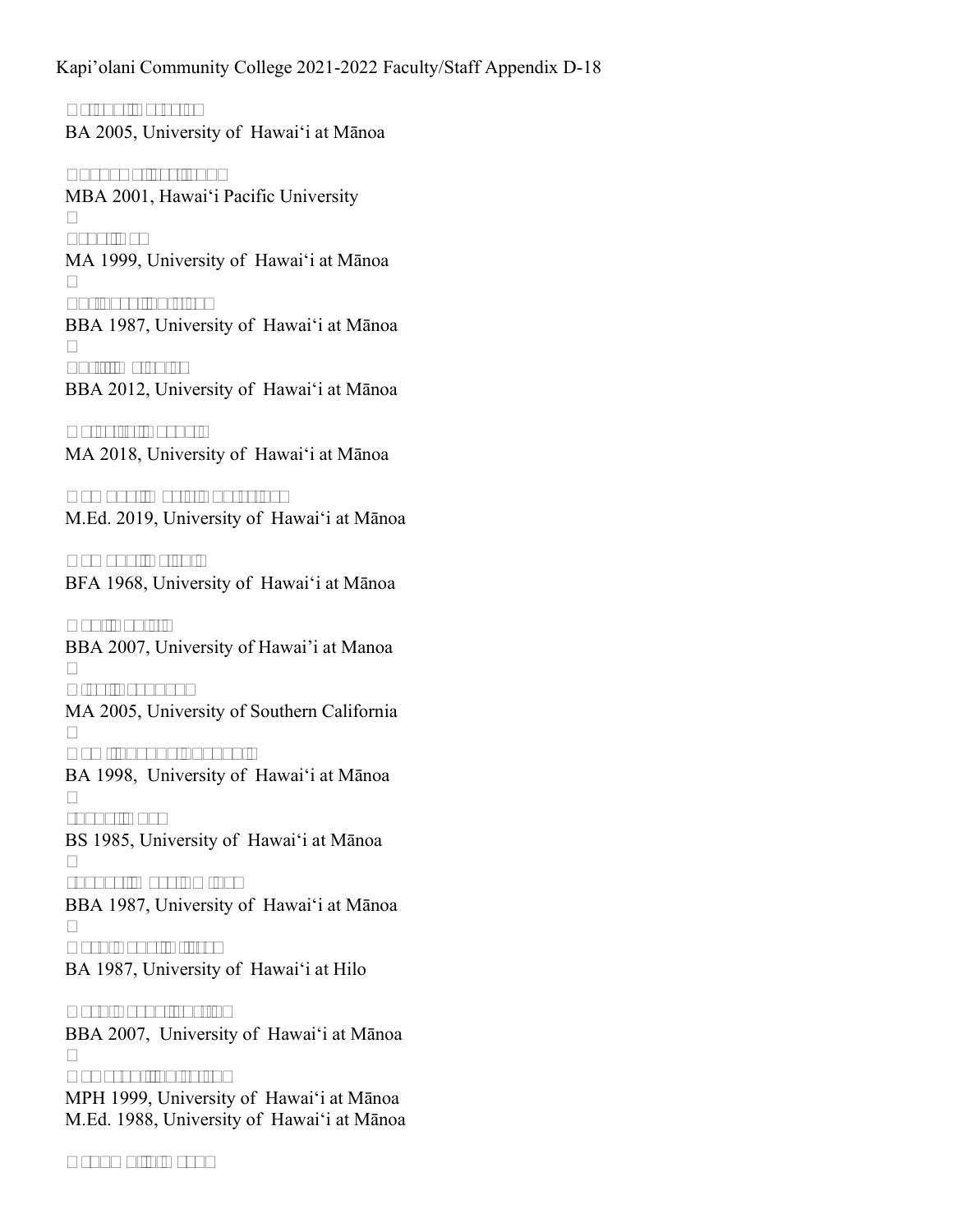BA 2016, University of Hawai'i at West Oahu

**Kim, Sun Wook**  BA 1997, Seoul National University of Science and Technology

**Kim, Yujin**  BA 2014, University of Hawai'i at Mānoa

**Kiyabu, Shaun**  BS 2012, University of Hawai'i at Mānoa

**Lazo, Sudim Salud**  MS 2017, Old Dominion University

**Lee, Staci**  BBA 2002, University of Hawai'i at Mānoa

**London, Dale**  BS 2018, William Woods University

**Lowe, Raphael**  BBA 1995, University of Hawai'i at Mānoa

**Lum, Jessica**  BAS 2013, University of Hawai'i at West Oahu

**Mahi, Joseph**  AS 2005, Kapi'olani Community College

**Mita, Wanda**  AS 1983, Kapi'olani Community College

**Mitchell-Aldan, Keauhou**  No Degree

**Miyaki, Takashi Brandon**  BA 1997, University of Oregon

**Mizokawa, John**  BBA 1978, University of Hawai'i at Mānoa

**Muraoka, Kellen H**  BA 2006, University of Hawai'i at Mānoa

**Nathan, Sean Michael**  BA 2012, University of Hawai'i at Mānoa

**Ocampo, Angie**  No Degree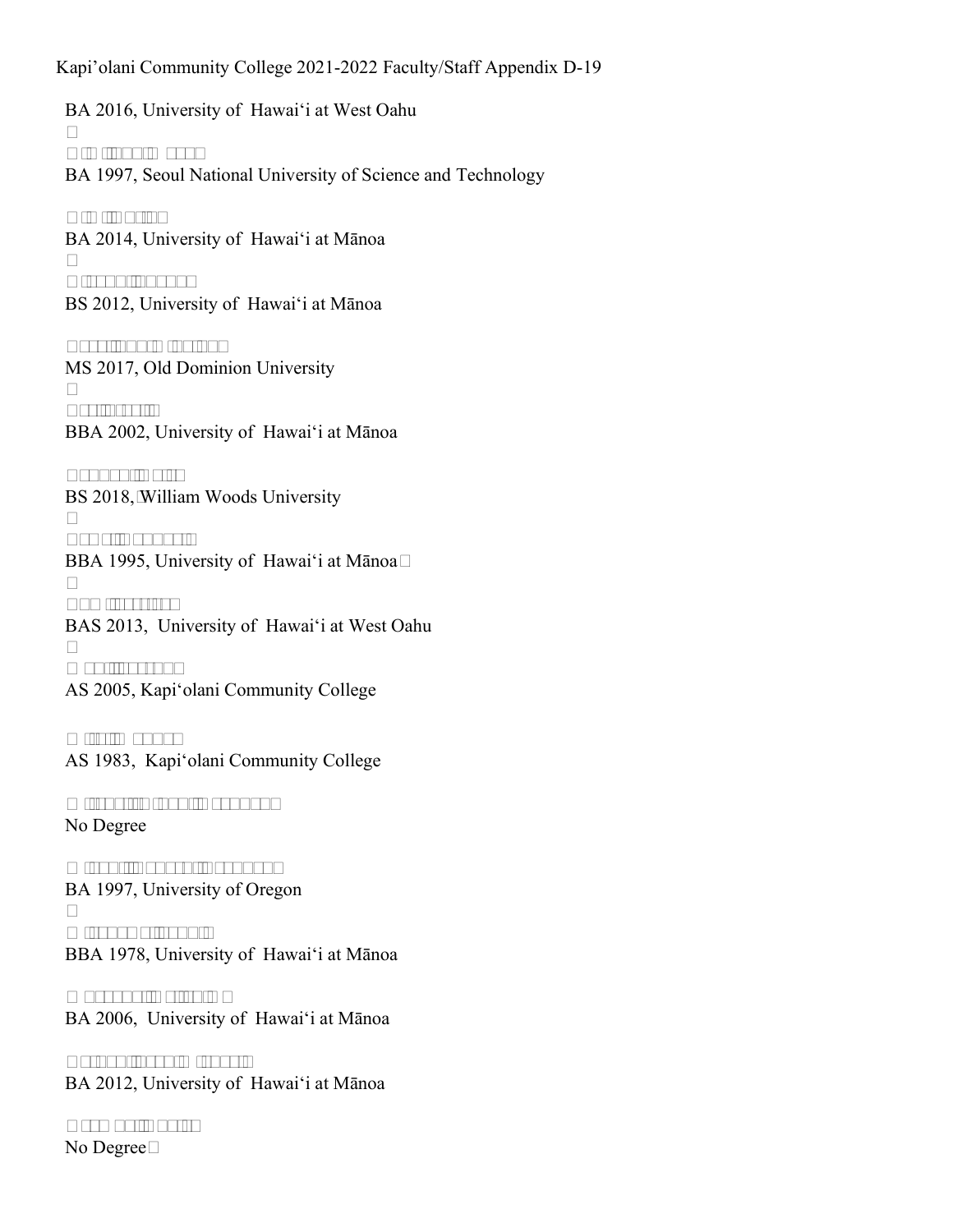**Owens, Juliet A**  BA 2002, Edinboro University

**Peterson, Devon K A I**  JD 2002, University of Hawai'i at Mānoa

**Pierson, Denise**  M.Ed. 2012, University of Hawai'i at Mānoa

**Plamann Wagoner, Kara**  MLIS 2014, University of Hawai'i at Mānoa

**Pope, Susan**  M.Ed. 1992, University of Hawai'i at Mānoa

**Quinto, Edouard**  BA 2005, University of Hawai'i at West Oahu

**Renio, Linda**  BBA 2010, University of Hawai'i at Mānoa

**Richards-Fung, Mona**  AS 1981, Honolulu Community College

**Ridgeway, John Thomas**  BA 2014, University of Hawai'i at Mānoa

**Sabagala, Adriano Pau**  BA 2015, University of Hawai'i at Mānoa

**Sabatchi, Romyn**  BBA 2013, University of San Diego

**Sakashita, Blythe**  BA 1988, University of Hawai'i at Mānoa

**Sakata, Blake**  BA 2008, University of Hawai'i at West Oahu

**Samson, Michelle**  BA 1995, Hawai'i Pacific University

**Sato, Reid Hiroshi**  AS 2016, Kapi'olani Community College

**Shibuya, Nahoko**  BA 2010, University of Hawai'i at Mānoa

**Shimokawa, Elisha**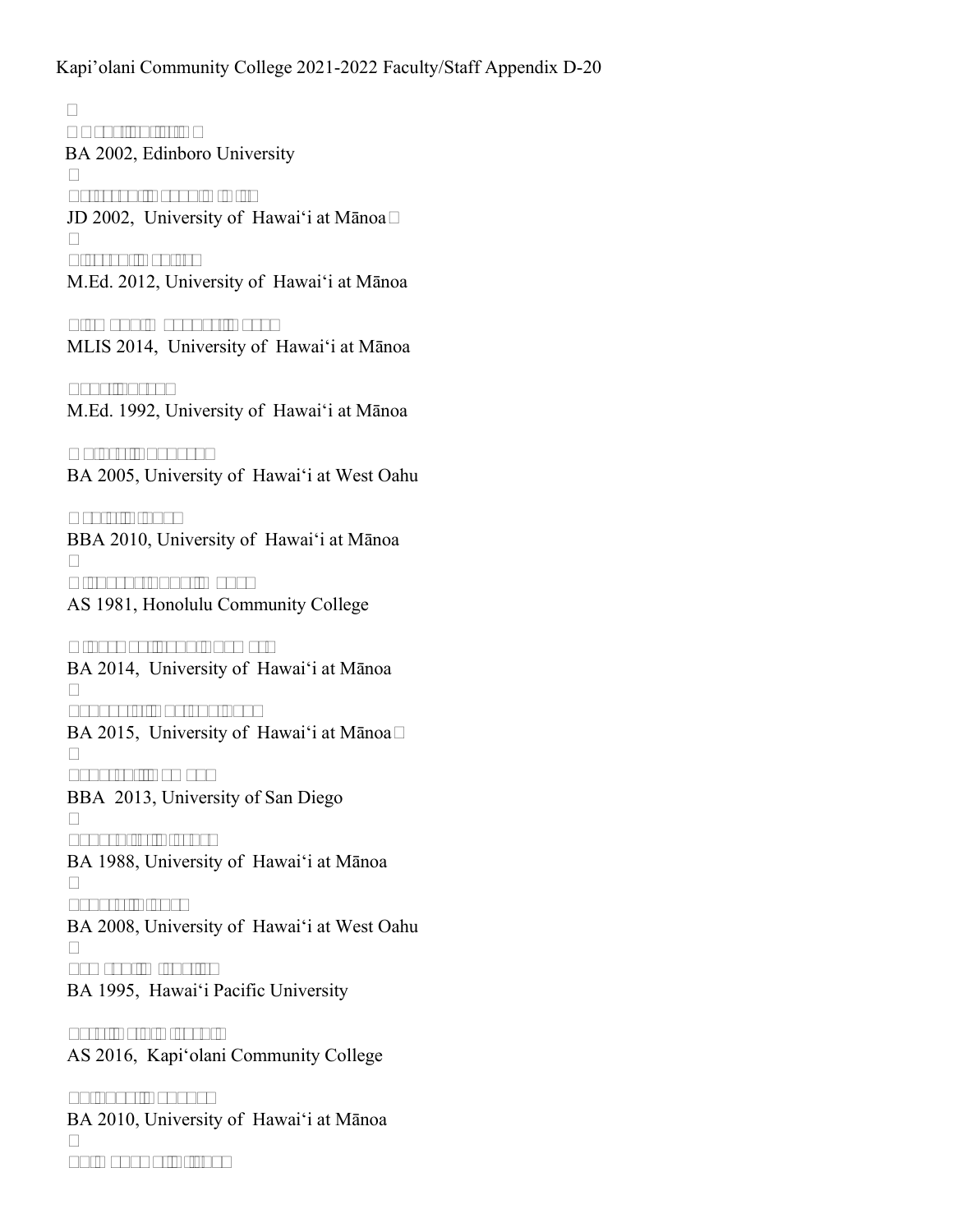BBA 2013, University of Hawai'i at Mānoa

**Shirokane, Joy**  M.Ed. 1998, University of Hawai'i at Mānoa

**Taguchi, Danielle**  BBA 2008, University of Hawai'i at Mānoa

**Tamashiro, Shari**  MLISC 1999, University of Hawai'i at Mānoa

**Toyama, Ryan** BA 1999, University of Hawai'i at Mānoa

**Viveiros, Kaprice**  M.Ed. 2016, University of Hawai'i at Mānoa

**Webb, Pamela**  BA 2008, University of Hawai'i at Mānoa

**Wong, Jayme**  BA 2007, Pacific University Oregon

**Yacavone, Shawn**  BA 2001, University of Hawai'i at Mānoa

**Yamamoto, Lisa**  BBA 2002, University of Hawai'i at Mānoa

**Yasuda, Chad**  BS 2007, University of Hawai'i at Mānoa

**Yi, Tony**  BS 2009, University of Puget Sound

**Zhang, Youxin**  MS 2010, University of Wisconsin - Platteville

**Zukeran, Damian**  BA 1998, University of Hawai'i at Mānoa

#### **CIVIL SERVICE EMPLOYEES**

AH YUEN, JEAN AKIWO, MARLEINE SCOTT ALOG, ONOFRE PASION APOSTOL, DAVID W AWONG, MIRRIAM L BEATE, BERNADETTE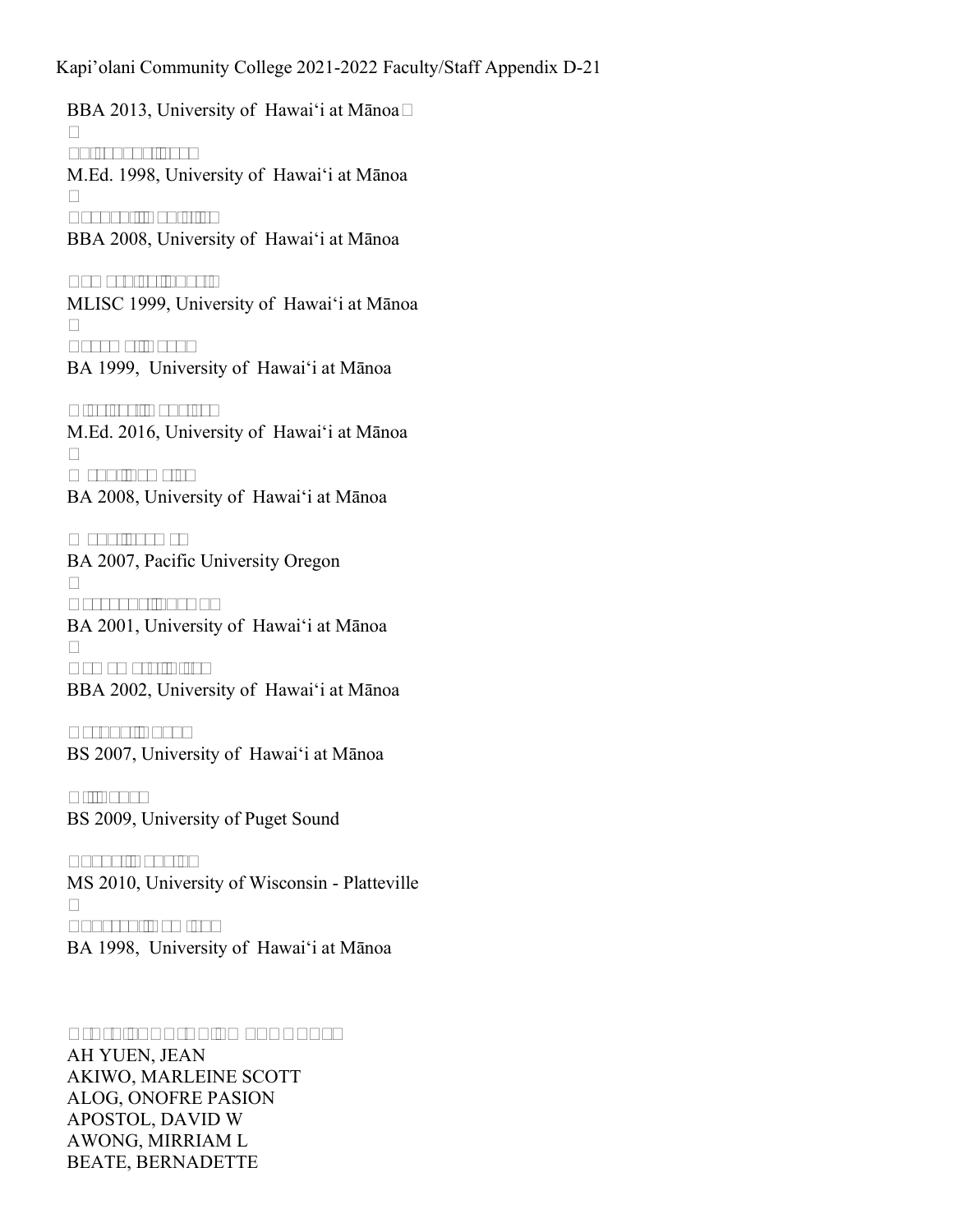BORCE, PERLY VALERA BUMANGLAG, ELLIOTT M CASTILLO, DAVID L CHAR, DANNY YOUNG HO CHING, GREGORY K C CHING, LEAH L DELONG, IGNACIO M DEMELLO, LEE ANN EMERSON, SHERRIE FIMBY, ADAM LEE GERTH, BOSCHE MARIE GO, WILMA GOMES, PAUL III HASHIMOTO, DEREK BRIAN HENDERSON, MARCIA M HINAZUMI, GAYLE H HOKAMA, FRANCES IMADE, LORRAINE K KAHALE-BUSTAMANTE, ZANDI KALAHIKI, FAYLENE C J T KAMAUOHA, KEITH . KANESHIGE, MARK MASATO KIESEL, KRISTY K KOU WONG, JOHNNY HENRY KUNUKAU, SANOE LAPITAN, FERNANDO LAU, MARC D LAURENCE, LINDA J MIYAHARA, CHERYL MIYASHIRO, JAMIE K MIYASHIRO, LLYLE K MIYATAKI-UNE, LORI NAKAMOTO, RENEE NUMAZU, SHELLIE K OHATA, ALISON M OKADA, KEVIN I OSHIRO, SCOT Y PENNA JR, RUSSELL PERDRIEL, DAVID PETIT, TRISHA MICHIKO POTI, JERI ANN S ROMERO, SANDRA S S SALAS, RICARDO SASAKI, LAURA S SILVA, ALVIN P SORIA, MARISSA V TAKEDA, JULIE TERAMOTO, TERI A K TOJIO, ZACHARY MASAO TY, ERIC KOBAYASHI